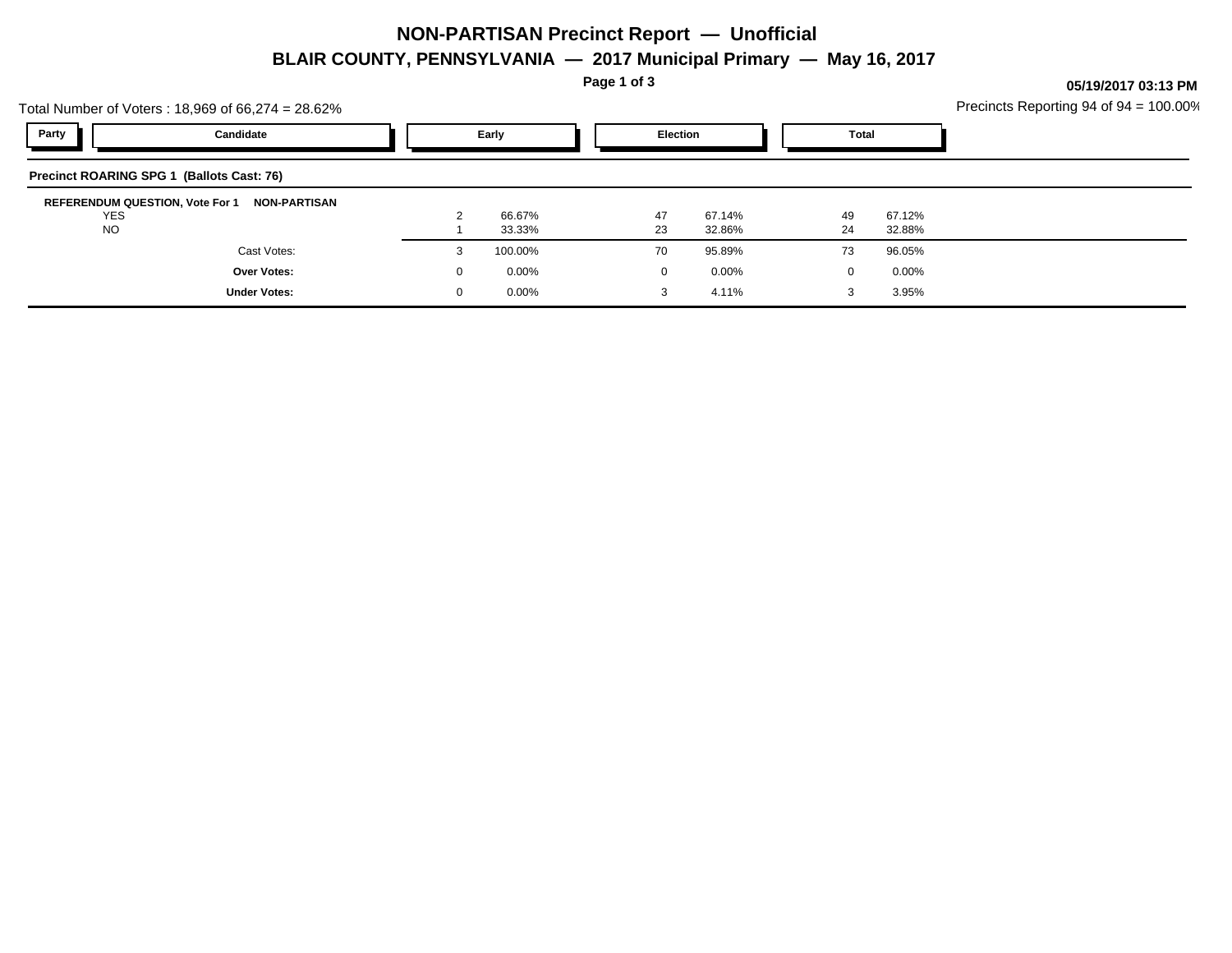## **NON-PARTISAN Precinct Report — Unofficial BLAIR COUNTY, PENNSYLVANIA — 2017 Municipal Primary — May 16, 2017**

**Page 2 of 3**

**05/19/2017 03:13 PM**

|       | Total Number of Voters: 18,969 of 66,274 = 28.62%                       | Precincts Reporting 94 of $94 = 100.00\%$ |           |                  |              |           |                  |  |
|-------|-------------------------------------------------------------------------|-------------------------------------------|-----------|------------------|--------------|-----------|------------------|--|
| Party | Candidate                                                               | Early                                     |           | <b>Election</b>  | <b>Total</b> |           |                  |  |
|       | Precinct ROARING SPG 2 (Ballots Cast: 208)                              |                                           |           |                  |              |           |                  |  |
|       | REFERENDUM QUESTION, Vote For 1 NON-PARTISAN<br><b>YES</b><br><b>NO</b> | 100.00%<br>$0.00\%$                       | 150<br>45 | 76.92%<br>23.08% |              | 156<br>45 | 77.61%<br>22.39% |  |
|       | Cast Votes:                                                             | 100.00%                                   | 195       | 96.53%           |              | 201       | 96.63%           |  |
|       | <b>Over Votes:</b>                                                      | $0.00\%$                                  |           | 0.00%            |              | $\Omega$  | $0.00\%$         |  |
|       | <b>Under Votes:</b>                                                     | $0.00\%$                                  |           | 3.47%            |              |           | 3.37%            |  |